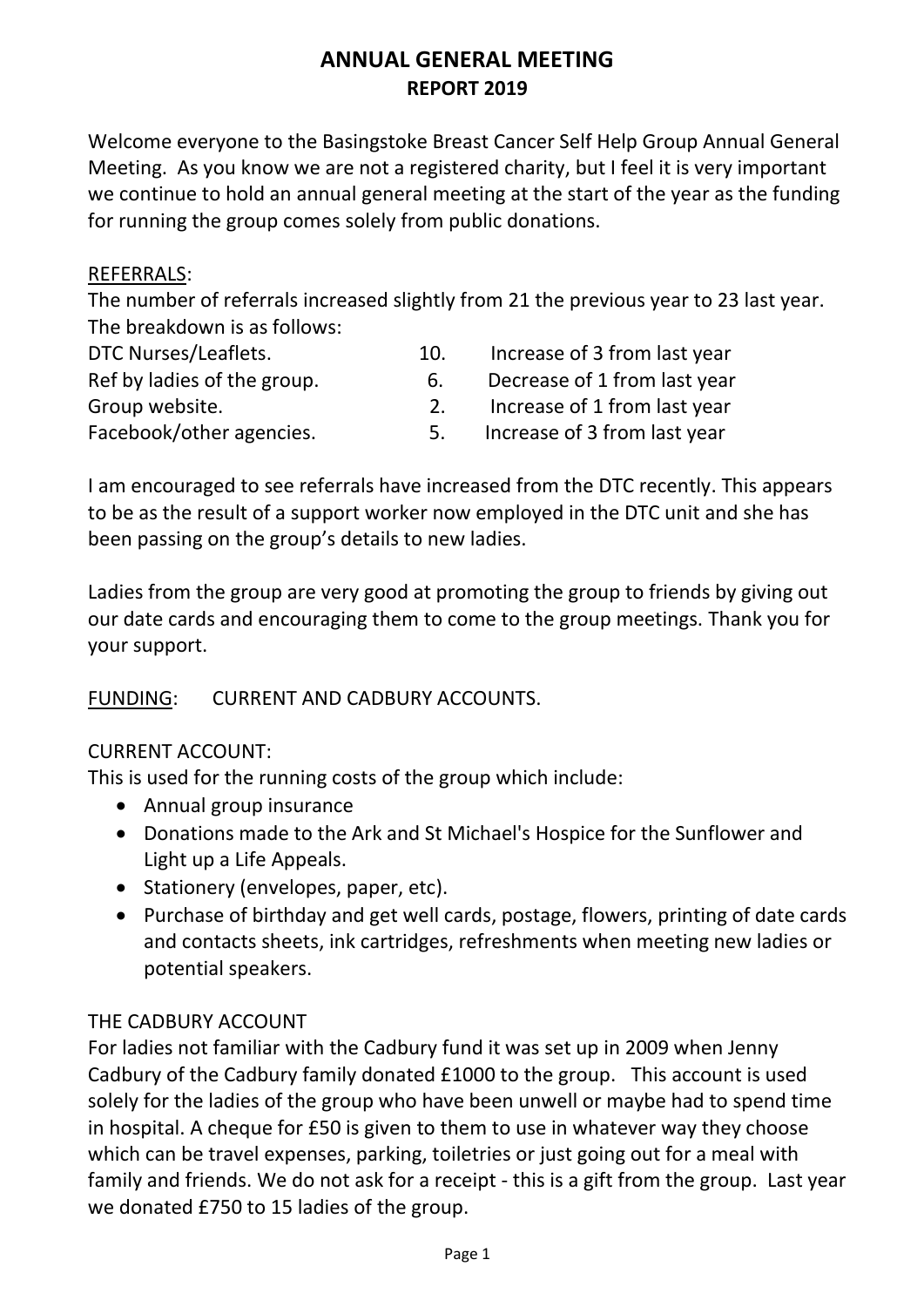## DONATIONS MADE TO THE GROUP:

The group was awarded £4000 from the Tesco 'Bags of Help' scheme in September and a certificate was presented to us by Julie Shepherd who suggested we apply for the award. This award was as a result of customers nominating the group via the blue tokens given by cashiers when paying for goods. This award will be divided equally between the Ark Conference Centre and ourselves, as it will go towards paying for the group meetings for two years.

Other donations were made by the public at various times during the year for which we are most grateful.

## DONATIONS MADE BY THE GROUP:

As in previous years, we continue to make annual donations to the Ark and St Michael's Hospice. We donated £1000 to the Ark as gratitude for letting us hold our monthly meeting on their premises. We also made two donations to St Michael's Hospice - one to the Sunflower Appeal and the other to the Christmas Light up a Life Appeal. These totalled £480. These donations were in memory of friends we have lost.

### FUNDRAISING EVENTS:

In April as in previous years, the group held a fundraising concert at Queen Mary's College and was a great success. All the acts gave their time free of charge which resulted in £2101.34 being raised for the group. This will be the last concert Renee will organise and the group are indebted to her for all the hard work and commitment she has shown to the group. Thank you, Renee.

#### CAKE SALE:

This is an annual event which takes place in October (breast cancer awareness month) and is held outside the Health Information Point (HiP) at the hospital. Many thanks to Paula the manager of the HiP for letting us hold our cake sale there and to ladies who made and donated cakes, plus Bramley Bakery for the delicious cake they donated. Special thanks to Lyn for organising this event and for Liz, Maureen and Pam for helping. The group raised £271.23 which was fantastic.

#### MOTOWN EVENING AT KEMPSHOTT VILLAGE HALL:

Ladies from the group along with family and friends enjoyed a fabulous evening of music and songs entitled Lou Taylor Soul Train - 'The Voice, The Music, The Party' at Kempshott Village Hall. Lou performed songs by people such as Lionel Richie, Sam Cook and Marvin Gaye and had everyone dancing to music which took many of us back to our youth!! Many thanks to Kempshott Village Hall who let us bring our own drink and snacks which were enjoyed through the evening. It is hoped we can organise another evening with Lou but he is very popular so watch our website for details.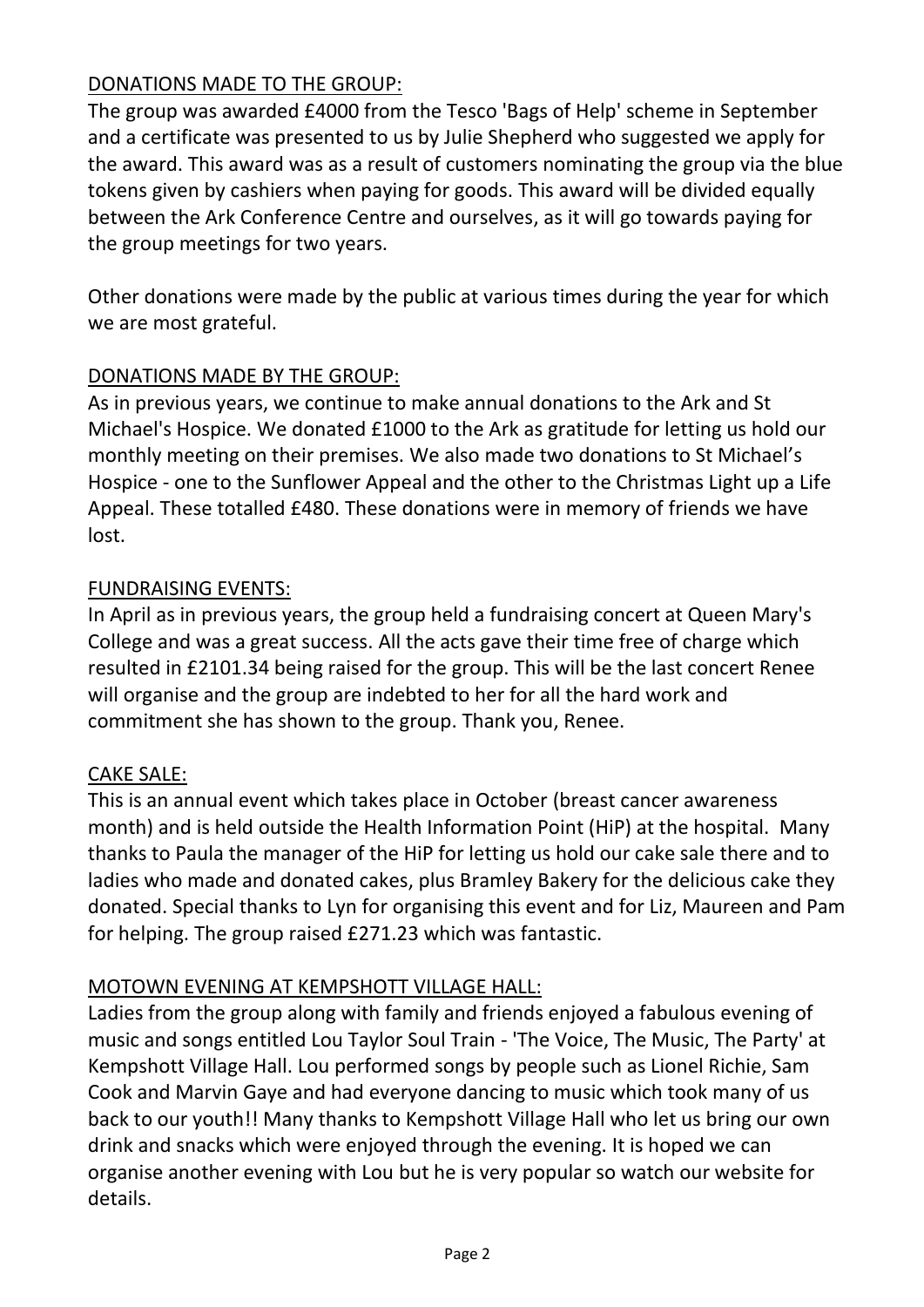### SOCIAL OUTINGS:

In MAY 30 ladies and friends enjoyed an afternoon cream tea and a nostalgic trip on the WATERCRESS LINE departing from Alresford to Alton. Unfortunately, due to a bridge being demolished in Alton the train was not able to compete its journey in full, however, this did not stop everyone enjoying the afternoon. The staff looked after us very well and it is something we could consider doing it again.

In JUNE Ann Knight very kindly organised a tour and afternoon tea at ASHE PARK GARDENS in Overton. The grounds are fantastic, made all the more enjoyable as Ann had kindly organised a guided tour for us as well. After the tour we all enjoyed a delicious afternoon tea with home-made cakes. The group donated £162 to the Kingfisher Day Centre which the owners of Ashe Park Gardens support. Thank you Ann for organising this most enjoyable event.

In JULY our annual evening trip on the BASINGSTOKE CANAL took place but unfortunately the weather wasn't kind to us this year, however, this didn't seem dampen people's enjoyment. As usual fish and chips etc were delivered at the start of the trip which everyone enjoyed. Many thanks to Renee for organising this outing which is now a regular event in the group's social calendar.

A social skittles evening took place instead of the group meeting in AUGUST and was held at the Conservative Club. This was very well attended by ladies with family and friends. The food was excellent and trophies were presented to the winner and runner up. This event is always enjoyed by the group as it's an excellent way to socialise

DECEMBER the group celebrated Christmas with three festive social events. A Christmas dinner, the group Christmas party and a festive afternoon tea at the Ark. This is always a nice way to end another successful year of our group.

You may be interested to know the group contributed £1267.87 towards the cost of meals enjoyed by ladies of the group during the year.

## GROUP WEBSITE/PHOTOGRAPHS

In MAY Paula the manager of the Health Information Point at the hospital updated our website. I hope like me you are delighted with the result and I think it looks very professional and up to date. I am conscious that our website is our 'shop window' and therefore reflects exactly what the group does.

Our excellent newsletter and photographs are sent to Paula who uploads them on our website. Thank you Paula for producing and designing a website we are all really proud of.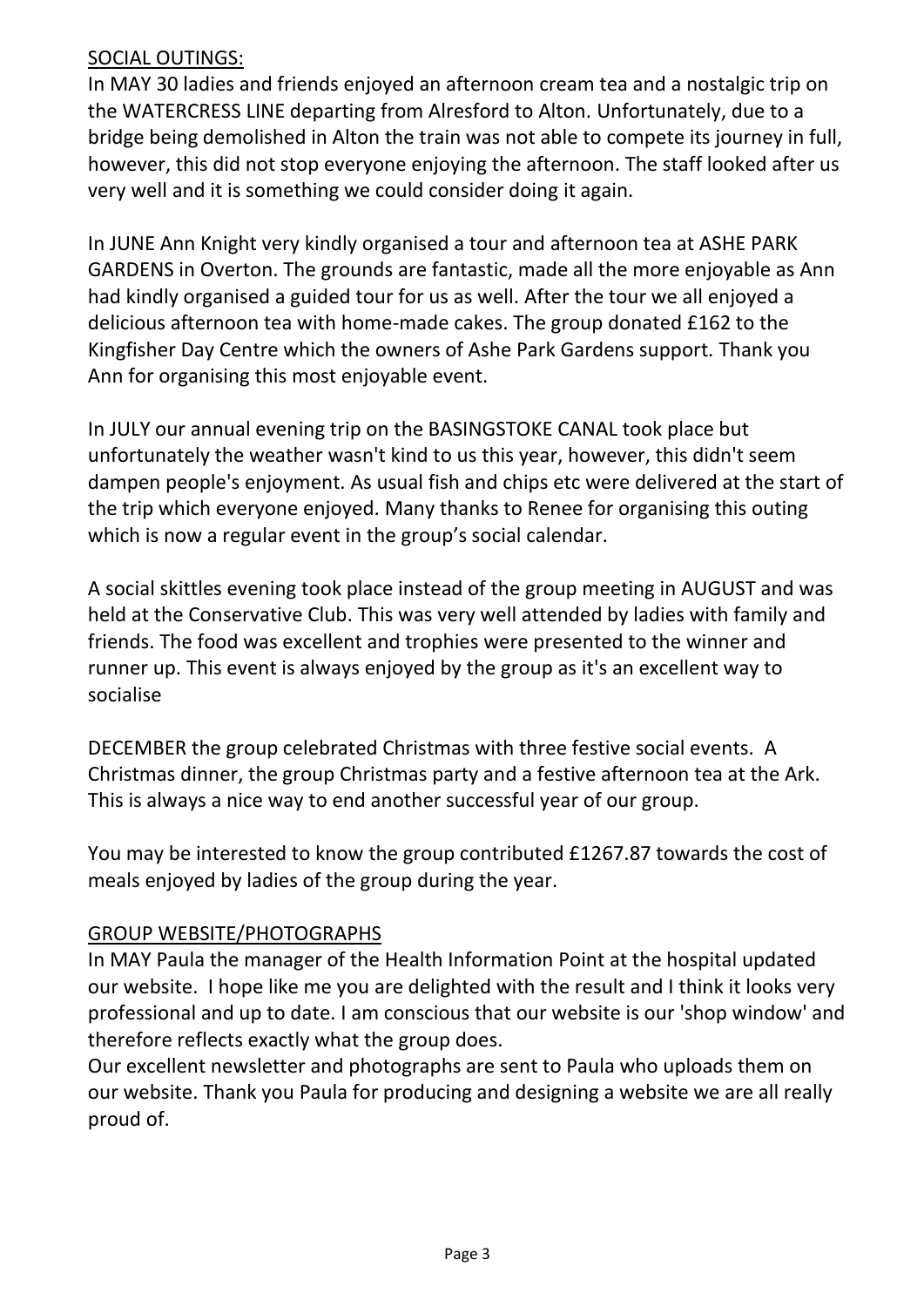### NEWSLETTER:

Last year Liz produced a monthly group newsletter which is excellent and very informative. Liz sends this out to ladies who have access to a computer and for those who don't, she prints off a copy which she gives out at the next meeting. This newsletter helps to keep ladies informed as to the group's forthcoming speakers and activities and is much appreciated by everyone. Our newsletter appears on our website along with new photographs usually taken by Liz of various events and outings the group have enjoyed. Thank you Liz for our excellent newsletter and help with forwarding information to our website.

## TASTER SESSION ORGANISED BY BASINGSTOKE SPORTS CENTRE:

In NOVEMBER Gary Burrow, fitness and wellbeing development manager at the Sports Centre, organised a taster session for ladies who had undergone breast cancer surgery to try equipment in the gym. A number of ladies from the group along with those from the Pink Place attended and were supervised by Steph who was excellent. The feedback from ladies in the group was very positive and passed onto Gary. Many thanks to Gary and the Basingstoke Sports Centre for organising this.

# SPEAKERS FOR THE YEAR:

As in previous years we continued to have guest speakers who talk on a variety of subjects, some medical - others not. These included:-

- Michelle Rogers, area manager from Look Good Feel Better, discussed makeup after treatment
- Jackie Bond spoke about the benefits of the Alexander Technique.
- Mr Kevin Harris, consultant surgeon, gave us an update on latest breast cancer treatment and answered our questions.
- Jane Meakin spoke about self-development and connections.
- Mary Boiser, a radiographer from the mobile breast screening unit at the hospital.
- Sandy Lyford and nurses from the DTC unit answered our questions.

We will again be having a variety of speakers throughout 2020

#### SUMMARY:

Throughout 2019 the number of ladies attending meetings ranged from 21 to 29 which is roughly in line with previous years. I think this is quite remarkable considering we have just ended our 16th year and the numbers of ladies attending continue to be high.

Renee and I continue to meet new ladies throughout the year who contact us either via the phone or more recently the website. As a result, ladies often join the group either at the next or subsequent meetings.